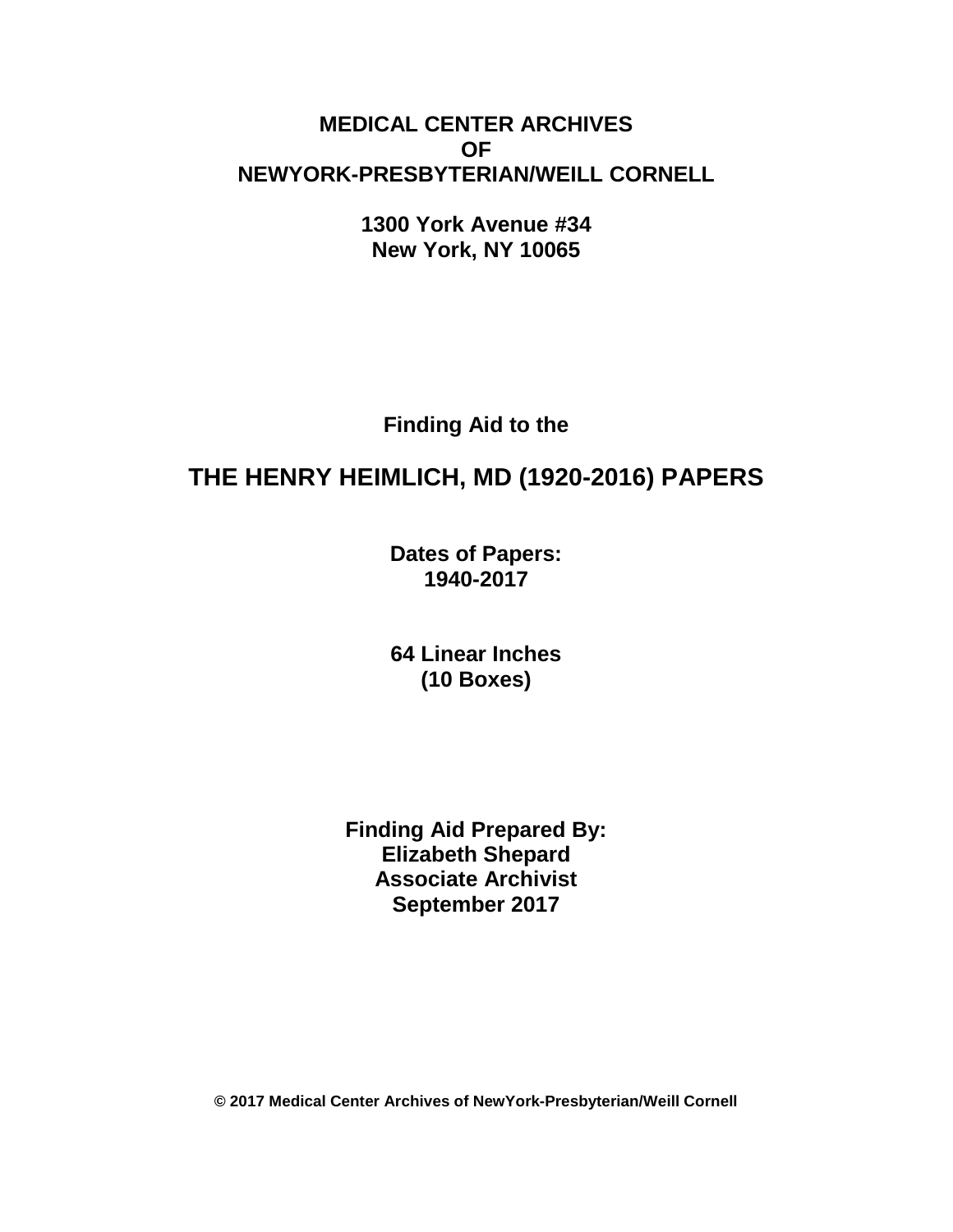# **PROVENANCE:**

The Heimlich family donated these papers in June 2017.

# **BIOGRAPHICAL NOTE:**

Dr. Henry Heimlich was born on February 3, 1920 in Wilmington, DE. He attended Cornell University graduating with a BA degree in 1941 and a MD in 1943. He joined the US Navy in 1944 and served as a surgeon with the Chinese in the Gobi Desert and Inner Mongolia. After the war, he finished his residency training in thoracic surgery at several hospitals in New York including Veterans Hospital in Bronx, Mount Sinai, Bellevue, and Triboro Hospital. After completing his training in 1950, he joined the attending surgical staff at Montefiore Hospital and was on the faculty of New York Medical School. In 1969, he moved to Cincinnati, Ohio where he spent the rest of his career; first at the Jewish Hospital as Director of Surgery; and later Xavier University where he established the Heimlich Institute.

Best known for the Heimlich Maneuver, he invented or developed several medical or surgical procedures that helped saved lives. In the 1950s, he developed the Heimlich-Gavriliu procedure to construct a new esophagus using the patient's stomach. Another invention was a Heimlich valve for chest drainage which was used widely during the Vietnam War to treat soldiers with chest gun wounds. In 1974, he introduced his Heimlich Maneuver, for choking and drowning victims. In the 1980s, he studied using malariotherapy to treat cancer and AIDS. Another invention was the MicroTrach which is a tube inserted in the trachea so people can breathe through portal oxygen tanks.

In his later years, he became interested in promoting peace and stopping the use of nuclear weapons.

He died at the age of 96 on December 17, 2016.

# **BIBLIOGRAPHY:**

Articles in the Biography series were used in writing this biographical sketch. Especially the Current Biography October 1986 and 1998 Medical and Health Annual were consulted.

# **SCOPE AND CONTENT NOTE:**

This collection provides an excellent overview of Dr. Heimlich's career including several of his innovations. The collection is divided into eight series: Biography (1960-2014), Heimlich Maneuver (1974-2014), Malariotherpay for AIDS and Cancer (1961-2011), Esophageal Replacement with a Reversed Gastric Tube (1956-2003), Miscellaneous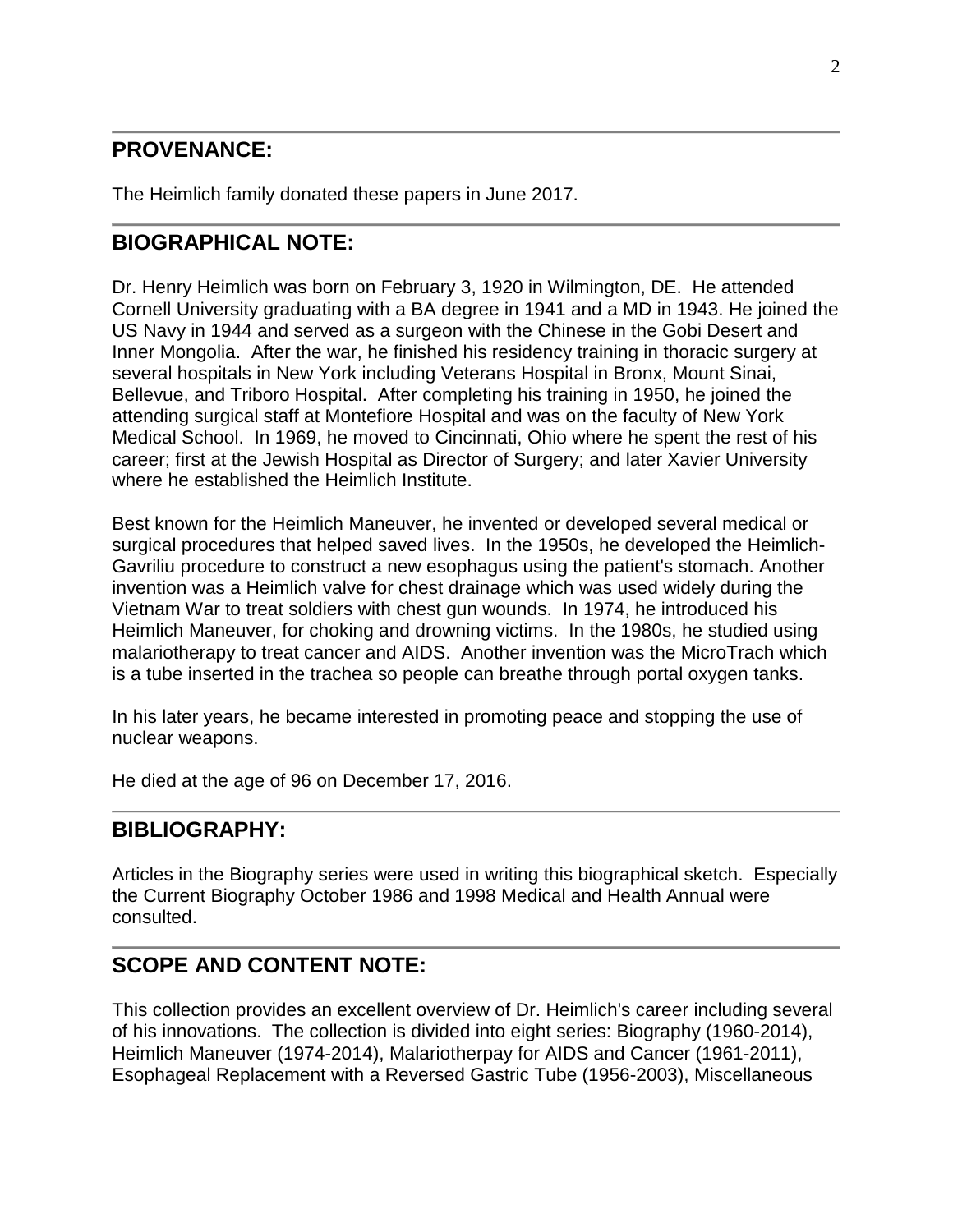Inventions (1962-2013), World War II Service (1944-2016), Reprints (1951-1994), Scrapbooks (1960-1999), Miscellaneous (1940-2014), and Certificates (1978-2017).

# **CONDITIONS GOVERNING ACCESS:**

Only one file is restricted due to HIPAA. Otherwise the collection is open to researchers.

# **LANGUAGE OF MATERIAL:**

English and Chinese

# **PREFERRED CITATION:**

Item Name or Identification; Box #, Folder #; Henry Heimlich, MD (1920-1917) Papers, 1940-2017 (Medical Center Archives of NewYork-Presbyterian/Weill Cornell, New York, NY).

# **BOX AND FOLDER LIST:**

#### **Series I: Biography, 1960-2014**

This series, arrange alphabetically contains articles and correspondence on Dr. Heimlich's life and career including his awards.

#### **Box 1: Series I, Biography, 1960-2014**

**Folder: Description:**

| $1 - 5$ | Articles, Biographical, 1960-2014     |
|---------|---------------------------------------|
| 6       | Awards, 1977-2014                     |
| 7       | Heimlich Institute, Brochure, undated |
| 8       | Leinhart Award, 1986                  |

#### **Series II: Heimlich Manuever, 1974-2014**

This series, arranged alphabetically consists of articles and correspondence on the Heimlich Maneuver for choking and drowning victims. It includes a report by the National Academy of Sciences regarding the American Red Cross initial lack of support for the procedure use for drowning victims.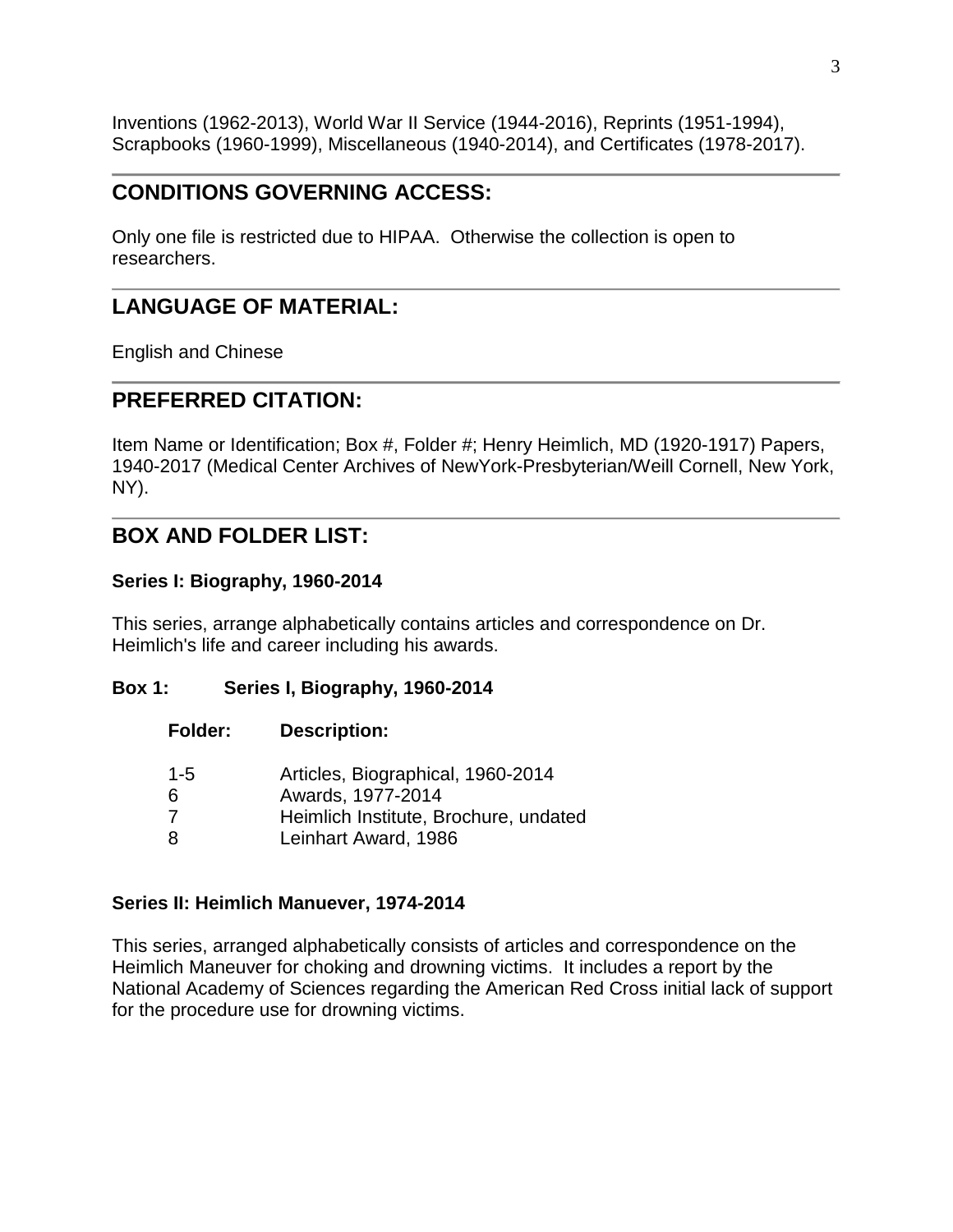# **Box 1: Series II, Heimlich Manuever, 1974-2014**

# **Folder: Description:**

| 9         | Heimlich Manuever, General, Articles, 1975-2014       |
|-----------|-------------------------------------------------------|
| 10        | Heimlich Manuever, General, Correspondence, 1974-1976 |
| 11        | Heimlich Maneuver, Asthma, undated                    |
| 12        | Heimlich Manuever, Children Saved, 1977               |
| $13 - 14$ | Heimlich Manuever, Choking, Articles, 1974-1975       |

# **Box 2: Series II, Heimlich Manuever, 1974-2014**

# **Folder: Description:**

| $1 - 5$ | Heimlich Manuever, Choking, Articles, 1976-2015        |
|---------|--------------------------------------------------------|
| 6.      | Heimlich Manuever, Choking, Correspondence, 1974-2006  |
| 7-8     | Heimlich Manuever, Drowning, Articles, 1974-2016       |
| 9       | Heimlich Manuever, Drowning, Correspondence, 1974-2014 |

# **Box 3: Series II, Heimlich Manuever, 1974-2014**

| $1 - 3$ | Heimlich Maneuver, Drowning, National Academy of Sciences,       |
|---------|------------------------------------------------------------------|
|         | Report regarding American Red Cross Lack of Support for Heimlich |
|         | Maneuver Use For Drowning Victims, undated                       |
| 4       | Heimlich Manuever, Patent, 1978                                  |
| 5       | Heimlich Manuever, Stroke, 1979                                  |

# **Series III: Malariotherapy for AIDS and Cancer, 1961-2011**

This series arranged alphabetically includes articles and correspondence regarding his research in marlariotherpay for cancer and AIDS.

# **Box 3: Series III, Malariotherapy for AIDS and Cancer, 1961-2011**

#### **Folder: Description:**

- 6 HIV/AIDS Malariotherapy Conference, 2008
- 7 Malariotherapy and AIDS, Articles, 1986-1999
- 8 Malariotherapy and AIDS, Articles, 2003-2011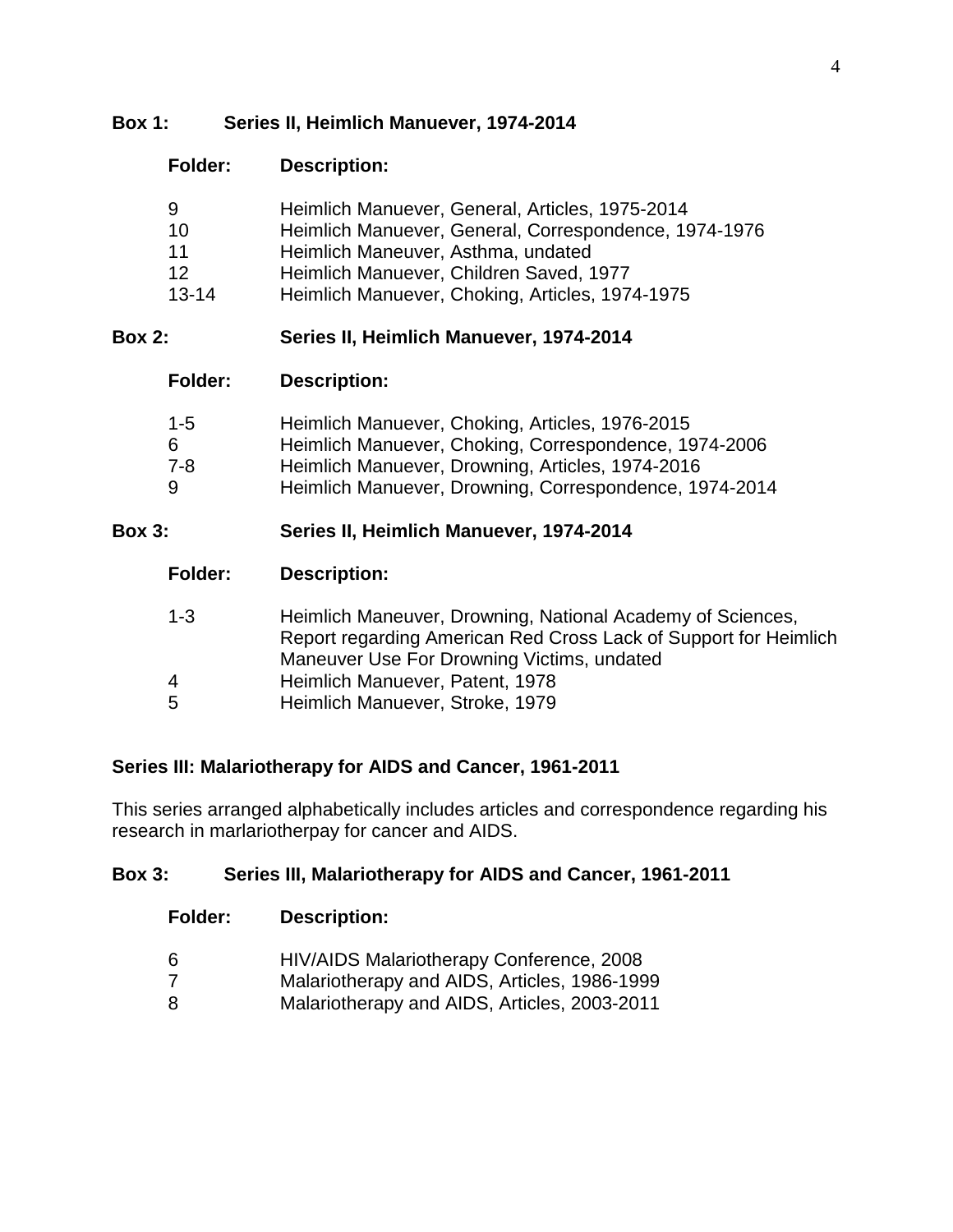#### **Box 4: Series III, Malariotherapy for AIDS and Cancer, 1961-2011**

# **Folder: Description:**

| 1 | Malariotherapy and AIDS, Articles, by Heimlich, 1990-1995,<br>undated       |
|---|-----------------------------------------------------------------------------|
| 2 | Malariotherapy and AIDS, Binder, undated                                    |
| 3 | Malariotherapy and AIDS, Correspondence and Emails, 1987-2009               |
| 4 | Malariotherapy and AIDS, Correspondence and Emails,<br>Behnken, B. J., 2012 |
| 5 | Malariotherapy and Cancer, Syphillis, Articles, 1964-1990                   |
| 6 | Malariotherapy and Cancer, Correspondence, 1961-1993                        |
| 7 | Malariotherapy for Treating HIV Patieints, Binder, undated                  |
|   |                                                                             |

# **Series IV: Esophageal Replacement with a Reversed Gastric Tube, 1956-2003**

This series arranged alphabetically consists of articles and correspondence regarding the Heimlich-Gavriliu procedure to replace the esophagus with a reversed gastric tube.

#### **Box 5: Series IV, Esophageal Replacement with a Reversed Gastric Tube, 1956-2003**

#### **Folder: Description:**

| 1 | Esophageal Replacement with a Reversed Gastric Tube, Articles,<br>1957-2003                                          |
|---|----------------------------------------------------------------------------------------------------------------------|
| 2 | Esophageal Replacement with a Reversed Gastric Tube, Articles,<br>Romanian Trip, 1956                                |
| 3 | Esophageal Replacement with a Reversed Gastric Tube,<br>Correspondence, 1961-1975                                    |
| 4 | Esophageal Replacement with a Reversed Gastric Tube,<br>Correspondence, Romanian Trip, 1956                          |
| 5 | Esophageal Replacement with a Reversed Gastric Tube,<br>Diagrams, undated                                            |
| 6 | Esophageal Replacement with a Reversed Gastric Tube, Index to<br>Documents on Reversed Gastric Tube Procedures, 2003 |

#### **Box 9: Series IV, Esophageal Replacement with a Reversed Gastric Tube, 1962-2013**

Diagrams of Gastric Tube, undated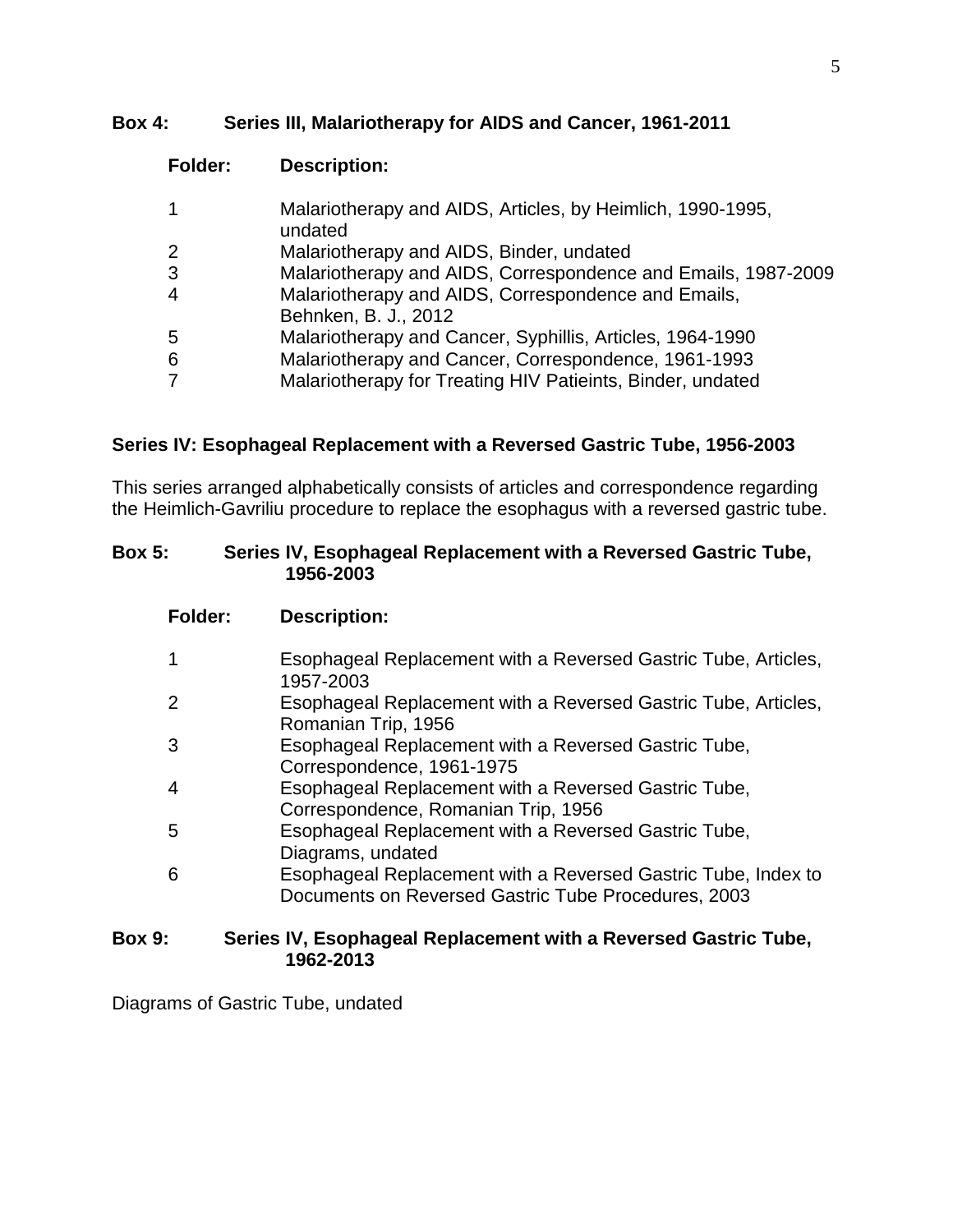#### **Series V: Miscellaneous Inventions, 1962-2013**

This series arranged alphabetically conists of articles and correspondence on Chest Drainage Valve, Heimlich Sponge, and Neil Armstrong Double Diaphram Pump.

# **Box 5: Series V, Miscellaneous Inventions, 1962-2013**

| Folder: | <b>Description:</b>                                       |
|---------|-----------------------------------------------------------|
| 7       | Chest Drainage Valve, Articles, 1966-1971                 |
| 8       | Chest Drainage Valve, Correspondence, 1966-1971, 2013     |
| 9       | Chest Drainage Valve, Patent and Illustrations, 1967-1969 |
| 10      | Heimlich Sponge, 1967-1969                                |
| 11      | Miscellaneous Inventions, 1962-2006                       |
| 12      | Neil Armstrong and Double Diaphram Pump, 1975-1978        |

# **Series VI: World War II Service, 1944-2016**

This series arranged alphabetically pertains to his World War II service in China including correspondence, histories of his unit, and his naval orders and appointments.

# **Box 6: Series VI, World War II Service, 1944-2016**

| Folder:        | <b>Description:</b>                                |
|----------------|----------------------------------------------------|
| 1              | Certificates, 1966-2013                            |
| $\overline{2}$ | China, Naval Group Unit 4 (Camp 4), 1944-1945      |
| 3              | China, Chinese Buddism, undated                    |
| 4              | China, Gen Tai Li and Other China Leaders, 1946    |
| 5              | China, Heimlich Correspondence, 1945-1946          |
| 6              | China, History, undated                            |
| 7              | China, Miscellaneous Documents, undated            |
| 8              | China, Patients (HIPAA)                            |
| 9              | China, Saco, 2005-2010                             |
|                | Commander Fleet and USS Hospital Ship Repose, 1946 |
|                |                                                    |

#### **Box 7: Series VI, World War II Service, 1944-2016**

**Folder: Description:**

- Naval Orders and Appointments, 1944-1948
- Naval Papers, 1952
- Other Soldiers/Colleague Letters, 1944-1945
- 4 Veteran, 2010-2016<br>5 Veteran, Library of C
- Veteran, Library of Congress, 2006-2013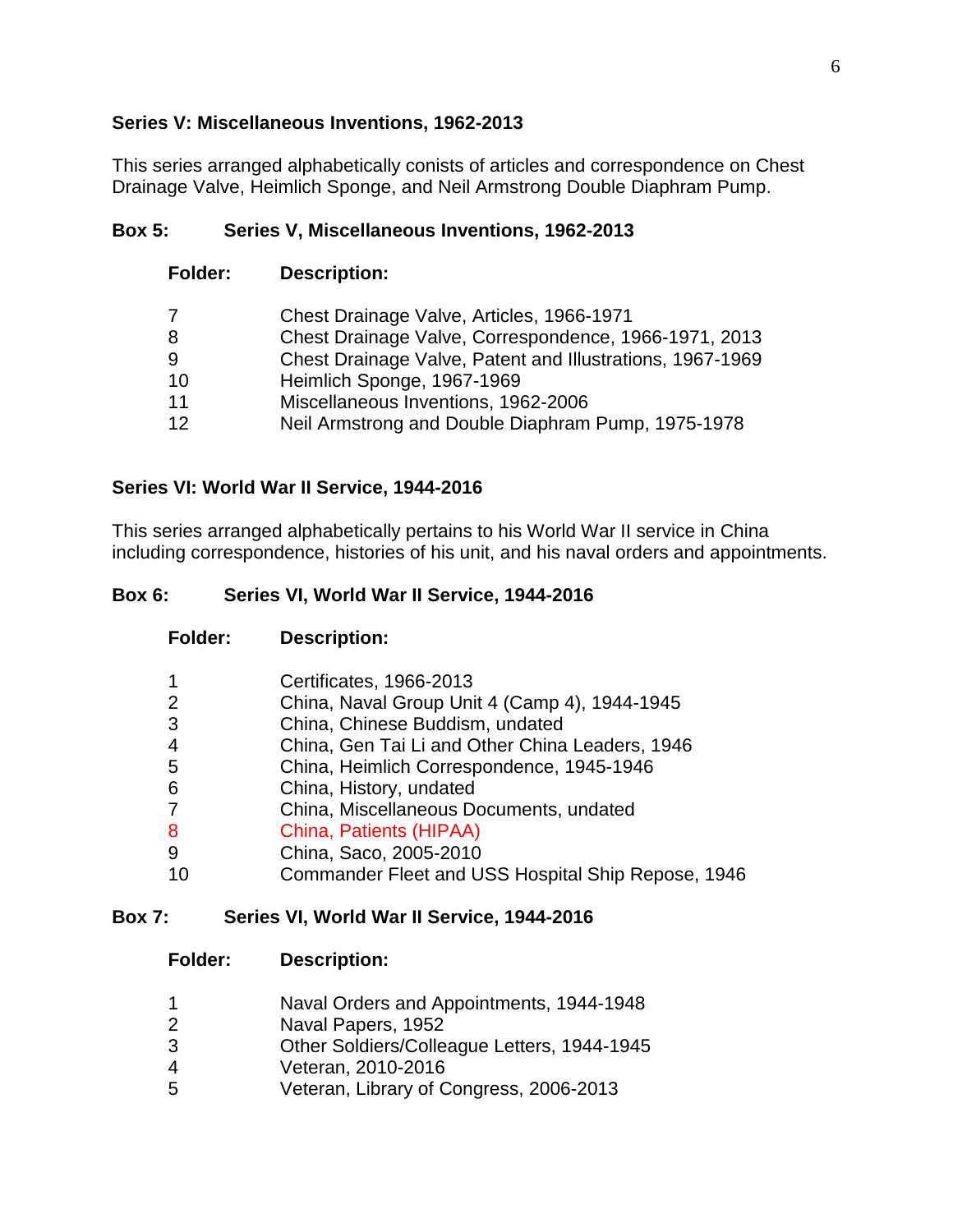# **Box 9: Series VI, World War II, 1944-2016**

Maps of China, World War II

# **Series VII: Reprints, 1951-1994**

This series, arranged chronologically consists of his scholarly publication reprints.

# **Box 7: Series VII, Reprints, 1951-1994**

- **Folder: Description:**
- 6-9 Reprints, 1951-1979

# **Box 8: Series VII, Reprints, 1951-1994**

#### **Folder: Description:**

| Clinical Symposia 1979 Annual, Bound Book |  |
|-------------------------------------------|--|
| Reprints, 1982-1994                       |  |

#### **Series VIII: Scrapbooks, 1960-1999**

This series contains four scrapbooks. Two books have cartoons featuring the Heimlich Maneuver or Henry Heimlich. Two books have biographical articles and clippings regarding the Heimlich Maneuver.

#### **Box 8: Series VIII, Scrapbooks, 1960-1999**

- **Folder: Description:**
- 3-4 Cartoons, 1980s-1990s

#### **Box 9: Series VIII, Scrapbooks, 1960-1999**

Two Scrapbooks with newspaper clippings, 1960-1979

#### **Series IX: Miscellaneous, 1940-2014**

This series arranged alphabetically includes articles on his peace initiatives and miscellaneous correspondence.